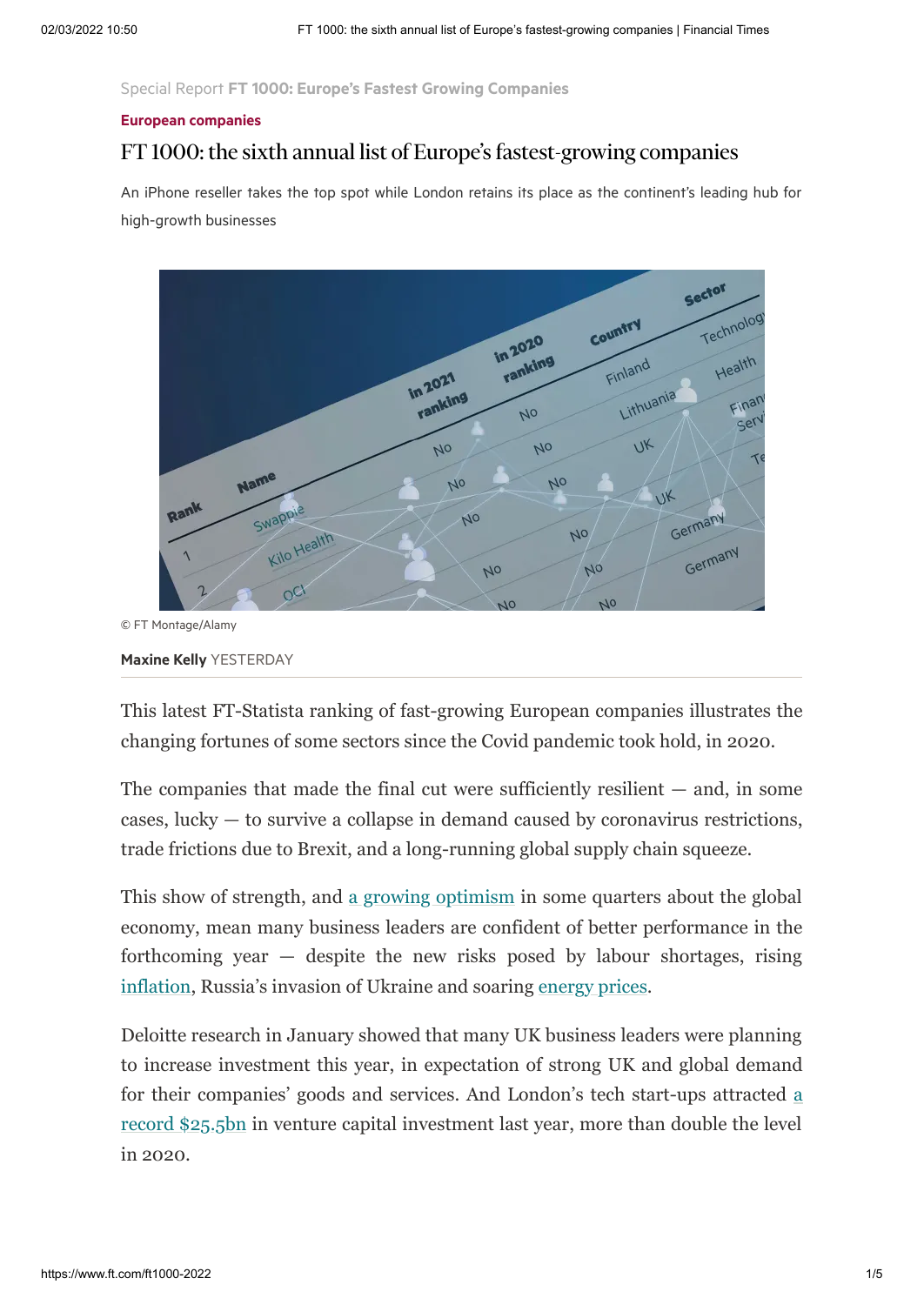02/03/2022 10:50 FT 1000: the sixth annual list of Europe's fastest-growing companies | Financial Times

An in-depth FT special report about this sixth annual FT 1000 list, to be published on March 21, will analyse the extent to which current economic threats might change companies' fortunes yet again, and assess which sectors may be in line for an "Omicron bounce" as the risks posed by the variant recede.

The ranking, compiled with Statista, a research company, lists the European companies that achieved the highest compound annual growth rate in revenue between 2017 and 2020. The minimum CAGR required to make the list was 36.5 per cent — a notch above the 35.5 per cent needed for [last year's ranking.](https://www.ft.com/content/8b37a92b-15e6-4b9c-8427-315a8b5f4332)

*The full report featuring case studies and analysis will be published in print and online on March 21*

In a nod to the [circular economy](https://www.ft.com/reports/circular-economy), Swappie, a Finland-based marketplace for refurbished smartphones, has knocked Bulb Energy off the top spot this year, with a CAGR of 477 per cent. Bulb, Britain's seventh-biggest energy supplier, went into "special administration" in November when its risky hedging strategy for managing energy market volatility led to its [collapse](https://www.ft.com/content/8bdc2216-ac34-4185-90a1-92613f622680) — and forced the UK government to prop it up with a taxpayer-funded loan.

Kilo Health, a Lithuanian digital healthcare company, comes in second this year with a 2017-20 revenue CAGR of 450 per cent. Kilo is followed by OCI Group, a UK-based supply chain procurement business — which ratcheted up a CAGR of 409.6 per cent over the same period  $-$  and  $OnlyFans$ , the UK-based digital platform best known for selling user-created pornography to subscribers.

As with last year, the top 10 is made up of new entrants to the ranking. But, on the list overall, there are 306 companies that also appeared in the previous edition. A total 117 companies have won a place on the ranking in three consecutive years.

The sectoral mix this year is broadly in line with the 2021 ranking: technology leads with a fifth of companies on the list, followed by construction and retail. However, retail has boosted its share of the ranking to 8.6 per cent from just under 6 per cent last year.

Italy is the country with the most entries on the list, with 235. Second is Germany with 194, followed by the UK with 155. As with last year, London is the city with the greatest number of fast-growing companies (81), followed by Paris (34) and Milan (33).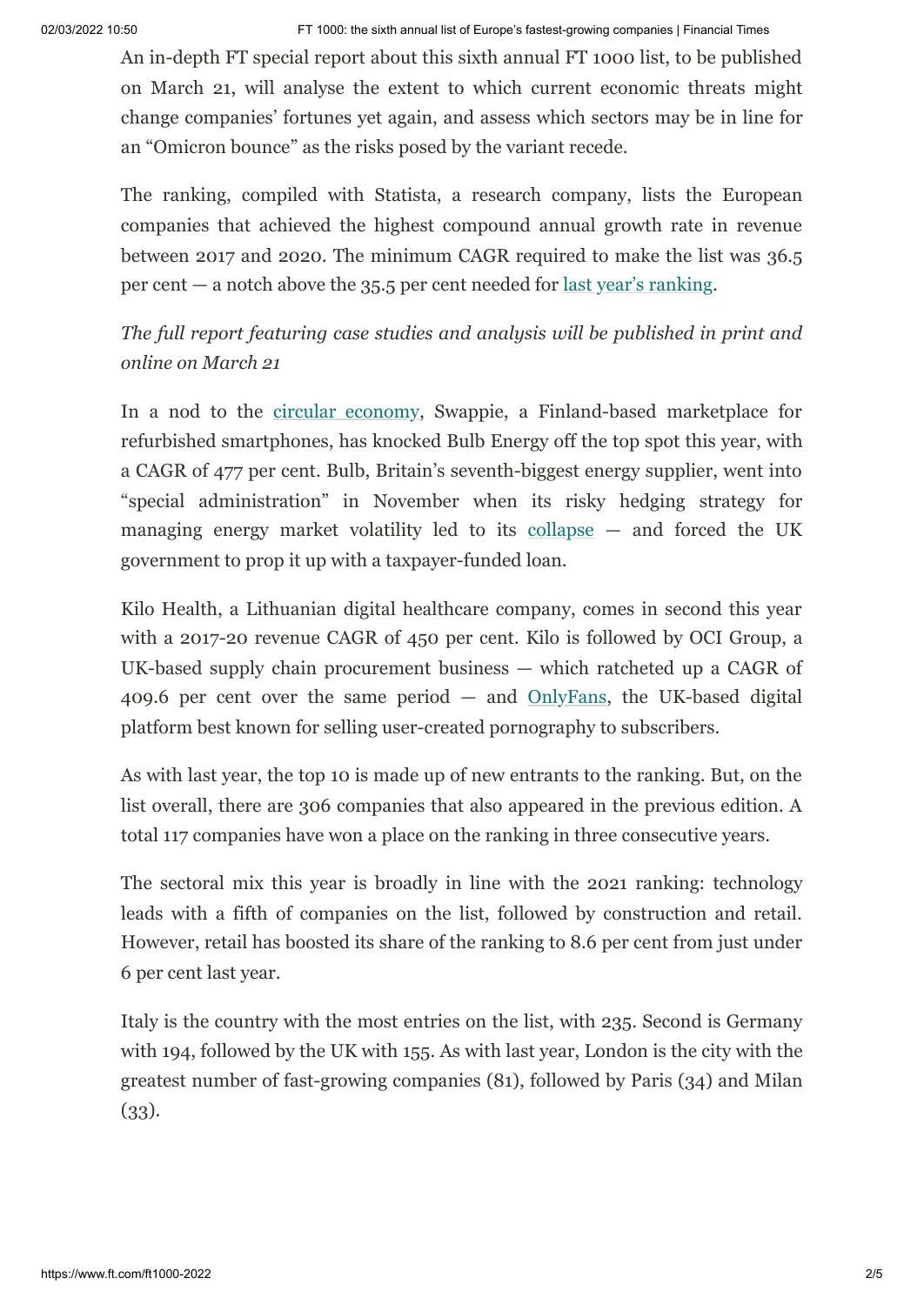*Scroll to the bottom of the interactive table for the full methodology.*

*\* Companies marked with an asterisk had less than 12 months of revenue in the 2017 financial year, but it still passed the €100,000 revenue threshold.*

*\*\* Companies marked with a double asterisk have been acquired since the ending of the relevant timeframe.*

# Methodology

The FT 1000: Europe's Fastest Growing Companies is a list of the top 1,000 companies in Europe that have achieved the highest percentage growth in revenues between 2017 and 2020.

The ranking of the FT 1000 was created through a complex procedure. Although the search was very extensive, the ranking does not claim to be complete, as some companies did not want to make their figures public or did not participate for other reasons.

The project was advertised online and in print, allowing all eligible companies to register via the websites created by Statista and the Financial Times. In addition, through research using company databases and other public sources, Statista identified tens of thousands of companies in Europe as potential candidates for the FT 1000 ranking. These companies were invited to participate in the competition by post, email and telephone. The application phase ran from October 1 2021 to December 31 2021.

The submitted revenue figures had to be certified by the chief executive, the chief financial officer, or a member of the executive committee of the company. Companies with three or fewer employees, or companies that are not a legal entity, were subject to additional checks to verify their revenue numbers.

# Criteria for inclusion in the list

To be included in the list of Europe's fastest growing companies, a company had to meet the following criteria:

• Revenue of at least €100,000 generated in 2017 (or currency value equivalent according to the average of the actual fiscal year).

• Revenue of at least  $E1.5m$  generated in 2020 (or currency value equivalent according to the average of the actual fiscal year).

• A independent company (the company is not a subsidiary or branch office of any kind).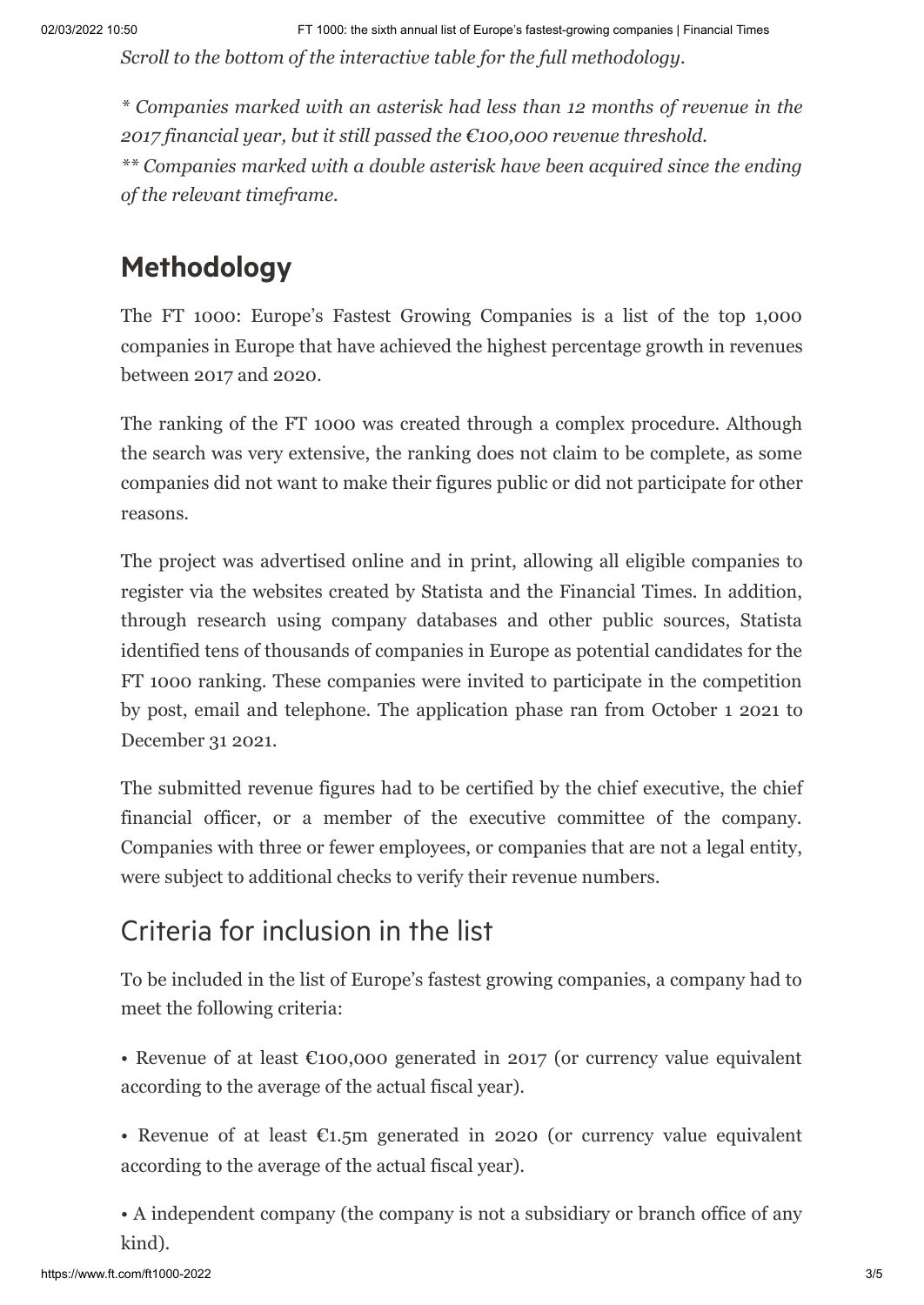• Revenue growth between 2017 and 2020 that was primarily organic (ie "internally" stimulated)

• If listed on a stock exchange, a share price that had not fallen by 50 per cent or more since 2019.

Companies from these countries were eligible to participate: Austria, Belgium, Bosnia & Herzegovina, Bulgaria, Croatia, Cyprus, Czech Republic, Denmark, Estonia, Finland, France, Germany, Greece, Hungary, Iceland, Ireland, Italy, Latvia, Lithuania, Luxembourg, Malta, Monaco, Netherlands, Norway, Poland, Portugal, Romania, Slovakia, Slovenia, Spain, Sweden, Switzerland, UK.

### Calculation of growth rates

The calculation of company growth rates was based on the revenue figures submitted by the companies in the respective national currency. For better comparability in the ranking, the revenue figures were converted into euros. The average exchange rate for the financial year indicated by the company was used for this purpose.

The compound annual growth rate (CAGR) was calculated as follows:  $((revenue 2020 / revenue 2017)^(1/3)) - 1 = CAGR$ 

The absolute growth between 2017 and 2020 was calculated as follows: (revenue2020 / revenue2017)  $-1$  = Growth rate

#### Evaluation and quality assurance

All data reported by the companies was processed and checked by Statista. Missing data entries (employee numbers, address data, etc) were researched in detail. Companies that did not fulfil the criteria for inclusion in the ranking were deleted. The minimum average growth rate required to be included in the ranking this year was 36.5 per cent.

[Copyright](http://help.ft.com/help/legal-privacy/copyright/copyright-policy/) The Financial Times Limited 2022. All rights reserved.